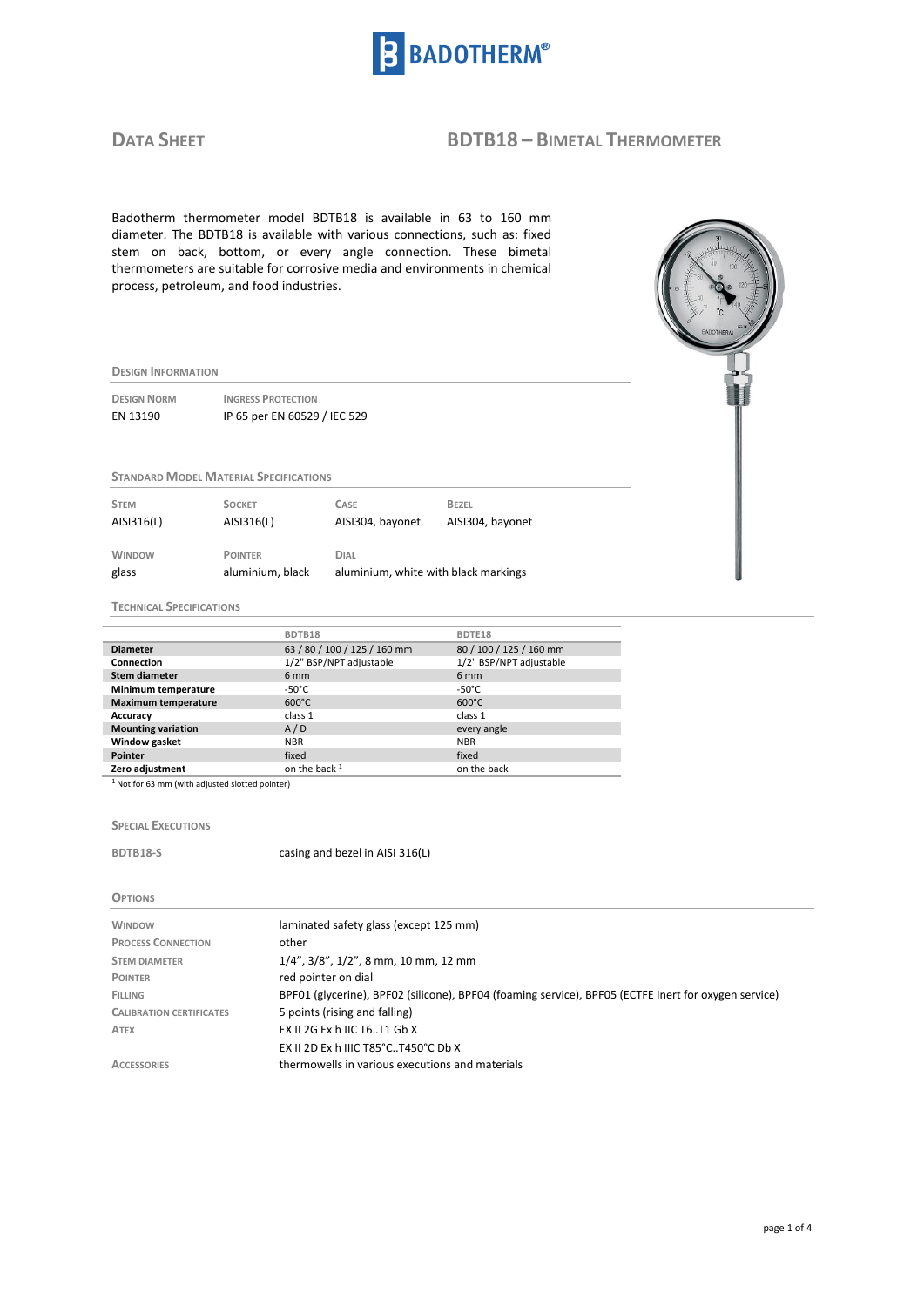

# **DATA SHEET BDTB18 – BIMETAL THERMOMETER**

**TEMPERATURE AND PRESSURE DETAILS**

| <b>WORKING TEMPERATURE</b> |                  |                       |                                     |                 | <b>WORKING PRESSURE</b> |                        |                |                   |
|----------------------------|------------------|-----------------------|-------------------------------------|-----------------|-------------------------|------------------------|----------------|-------------------|
|                            |                  | limitations           |                                     |                 |                         |                        |                |                   |
| steady                     |                  |                       | measuring range per EN 13190        |                 |                         | maximum 25 bar at 20°C |                |                   |
|                            | short time (<1h) | 1.1 x measuring range |                                     |                 |                         |                        |                |                   |
|                            |                  |                       |                                     |                 |                         |                        |                |                   |
| <b>FILLING FLUID</b>       |                  |                       |                                     |                 | <b>WINDOW</b>           |                        | <b>GASKETS</b> |                   |
|                            |                  |                       | ambient                             | process         |                         | ambient                |                | ambient           |
| $\overline{\phantom{0}}$   | without          |                       | $-40^{\circ}$ C to 60 $^{\circ}$ C  | $600^{\circ}$ C | glass                   | $<$ 400 $^{\circ}$ C   | window NBR     | $< 100^{\circ}$ C |
| BPF01                      | glycerine        | 1000 Cst              | -20 $^{\circ}$ C to 60 $^{\circ}$ C | $90^{\circ}$ C  | safety glass            | $<$ 200 $^{\circ}$ C   | fill plug NBR  | $< 100^{\circ}$ C |
| BPF02                      | silicone         | 1000 Cst              | -40 $^{\circ}$ C to 60 $^{\circ}$ C | $90^{\circ}$ C  |                         |                        |                |                   |
|                            | foaming service  | 50 Cst                | -40 $^{\circ}$ C to 60 $^{\circ}$ C | $90^{\circ}$ C  |                         |                        |                |                   |
| BPF04                      |                  | 30 Cst                | $-40^{\circ}$ C to 60 $^{\circ}$ C  | $90^{\circ}$ C  |                         |                        |                |                   |

## **MODEL AND MOUNTING VARIATIONS**

| BDTB18 | type A bottom connection, direct mounting, fixed stem    |
|--------|----------------------------------------------------------|
|        | type D back connection, direct mounting, fixed stem      |
| BDTE18 | type every angle connection, direct mounting, fixed stem |

## **DRAWINGS AND DIMENSION BDTB18 - A**

**DRAWINGS**



| <b>DIMENSIONS</b> |       |       |      |     |            |                |
|-------------------|-------|-------|------|-----|------------|----------------|
| ns                |       | d1    |      | h   |            | S <sub>1</sub> |
| 63                | 68    | 63    | 15.5 | 79  | to specify | 6              |
| 80                | 89    | 80    | 16   | 92  | to specify | 6              |
| 100               | 110.5 | 100.5 | 19   | 100 | to specify | 6              |
| 125               | 130   | 119   | 20   | 109 | to specify | 6              |
| 160               | 160   | 149   | 20   | 127 | to specify | 6              |

All dimensions in mm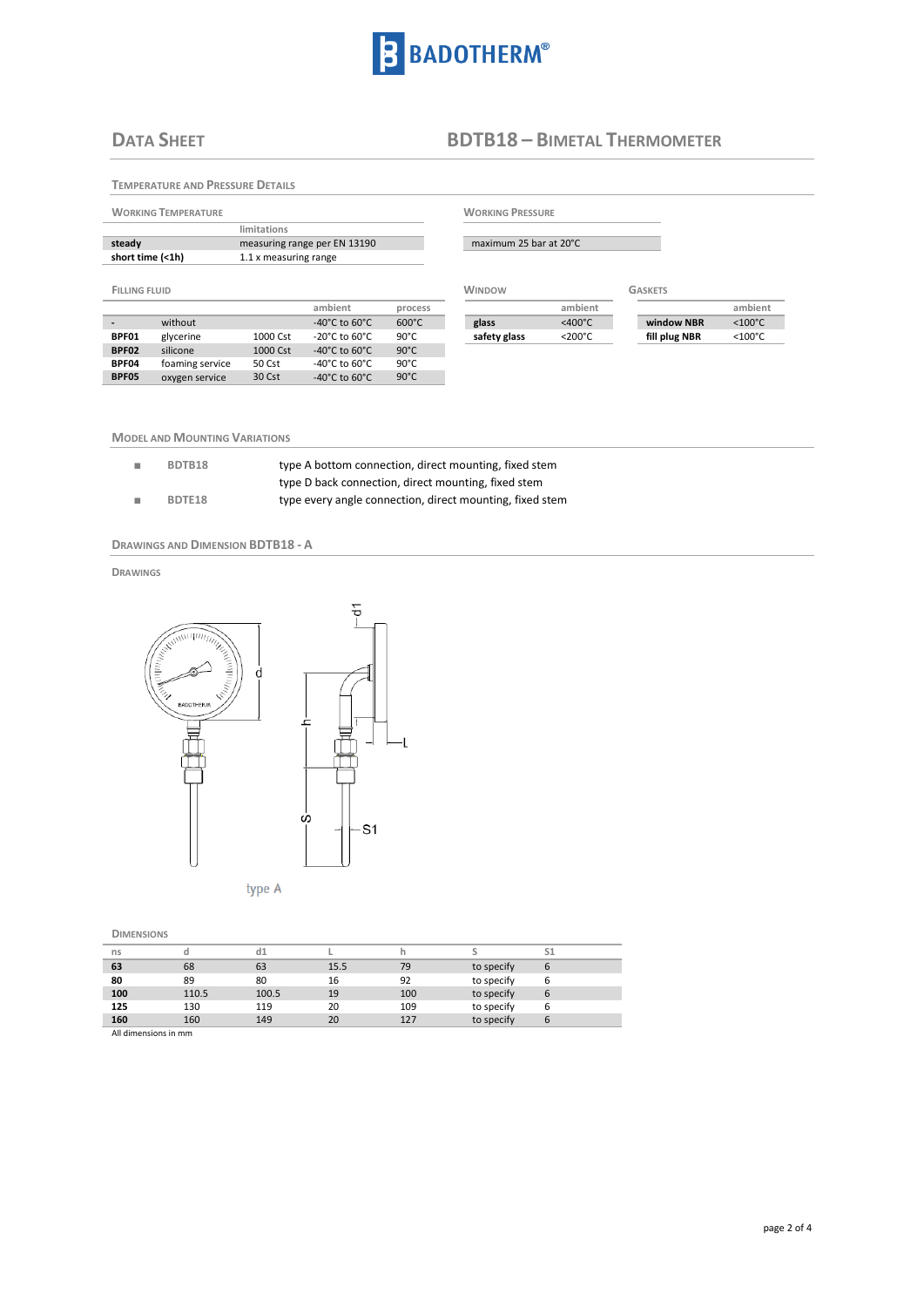

# **DATA SHEET BDTB18 – BIMETAL THERMOMETER**

**DRAWINGS AND DIMENSION BDTB18 - D**

**DRAWINGS**



## **DIMENSIONS**

| ns  |       | d1    |      |      |            | S1 |
|-----|-------|-------|------|------|------------|----|
| 63  | 68    | 63    | 15.5 | 55.5 | to specify | 6  |
| 80  | 89    | 80    | 16   | 56   | to specify | ь  |
| 100 | 110.5 | 100.5 | 19   | 59   | to specify | b  |
| 125 | 130   | 119   | 20   | 60   | to specify | ь  |
| 160 | 160   | 149   | 20   | 60   | to specify | ь  |
|     |       |       |      |      |            |    |

All dimensions in mm

**DRAWINGS AND DIMENSION BDTE18**

**DRAWINGS**



### **DIMENSIONS**

| ns  |       | aт    |    |    |            |   |
|-----|-------|-------|----|----|------------|---|
| 80  | 89    | 80    | 16 | 80 | to specify | b |
| 100 | 110.5 | 100.5 | 19 | 80 | to specify | ь |
| 125 | 130   | 119   | 20 | 80 | to specify | b |
| 160 | 160   | 149   | 20 | 80 | to specify |   |
|     |       |       |    |    |            |   |

All dimensions in mm